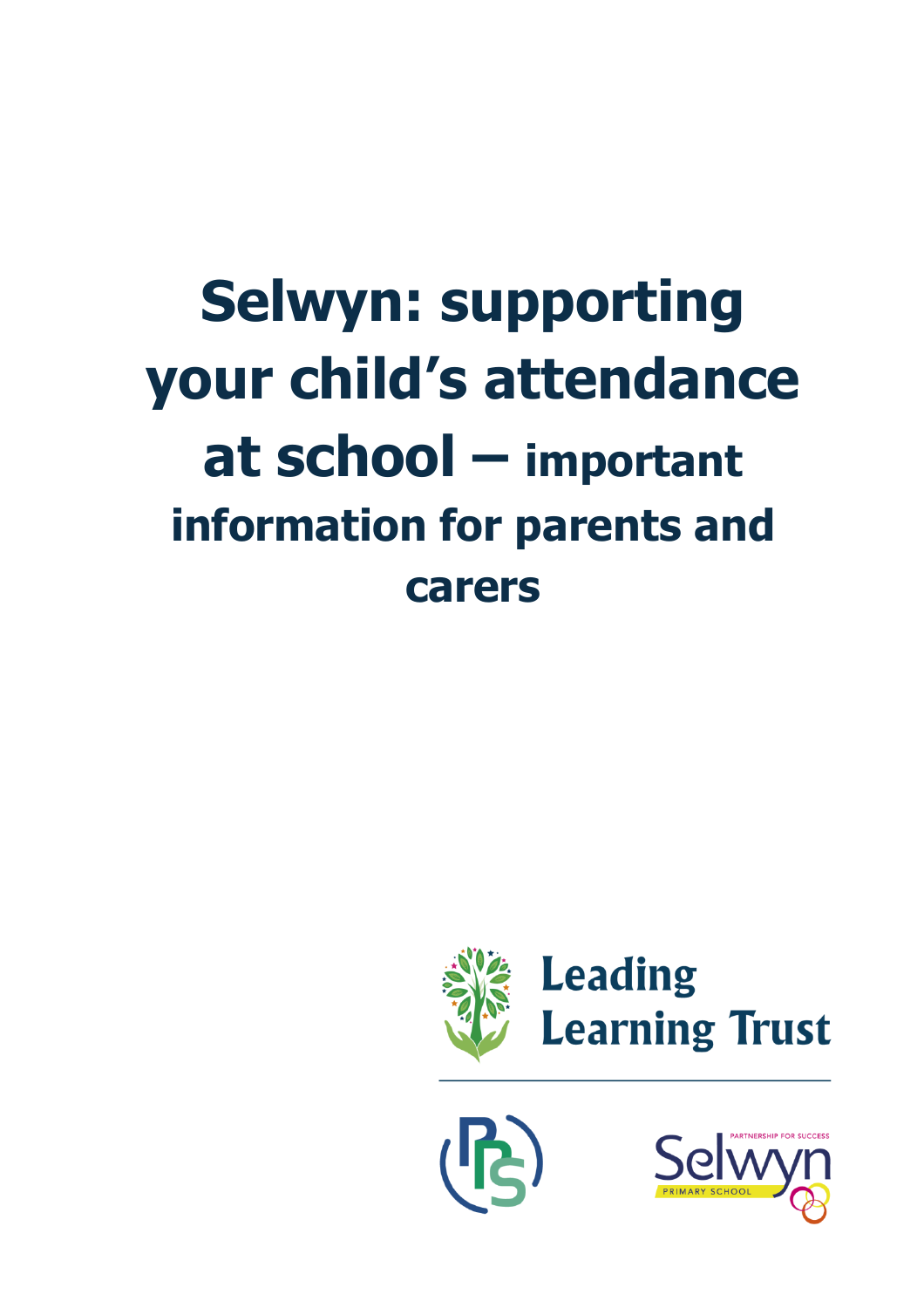## **Introduction**

This is a successful school, and you and your child play a part in making it so. We aim to encourage all members of the school community to reach out for excellence. For children to gain the greatest benefit from their education it is vital that they attend regularly, and your child should be at school in good time for the start of the school day, every day the school is open, unless they are genuinely ill or there is some other unavoidable reason.

Some children are reluctant to go to school and say they do not feel well. It is for you as the adult, to judge whether they are genuinely unwell, or just unwilling. It will be better for them in the long run to go to school, rather than avoid it, as days off mean they will fall further behind and make them even more reluctant. Your job as the parent is to encourage them to attend.

Ensuring your child's regular attendance at school is YOUR legal responsibility and permitting absence without good reason is an offence in law and may result in legal action being taken, or a Penalty Notice being issued (see below).

## **Learning**

Any absence affects the child's learning, and the more they miss the harder it will be for them to catch up. Research has shown that for every percentage point of absence, attainment is significantly lower.

## **Safeguarding**

There is extensive research linking poor school attendance and exclusion with crime and anti-social behaviour, and risk of exploitation by unsuitable adults. For this reason, failure to attend regularly will be regarded as a safeguarding issue.

## **Understanding absence percentages**

You may wonder why a school would be concerned if your child's attendance is 95%. This may make it easier to understand:

95% equates to half a day off every two weeks

90% equates to a day off every two weeks

85% equates to one and a half days off every two weeks

80% equates to one whole day off every week

**A secondary age child whose attendance is 80% will have missed ONE WHOLE YEAR of education by the time they leave school**

Even the brightest and most enthusiastic learner will find it hard to keep up with their work with these levels of absence. That is why we encourage the highest attendance possible.

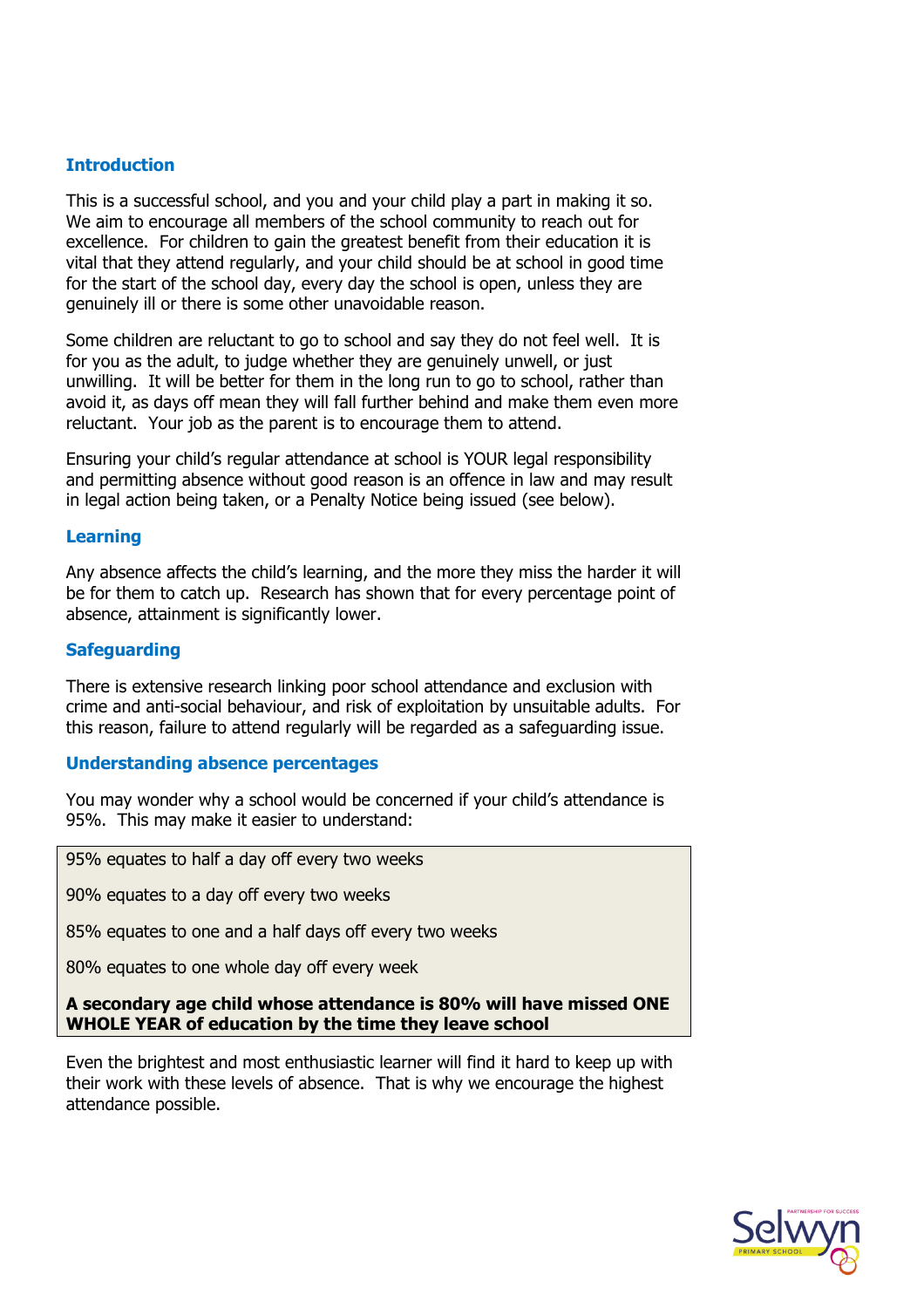## **Understanding types of absence coding**

Every half-day absence from school has to be classified by the school as AUTHORISED or UNAUTHORISED. This is why information about the cause of any absence is always required. Medical evidence may also be required in the form of a copy of a prescription, GP note, Pharmacy First Advice Voucher etc. Types of absence that are likely to be authorised are illness, medical or dental appointments which unavoidably fall in school time and emergencies.

Examples of types of absence that are not considered reasonable and which will be UNAUTHORISED under any circumstances are:

- Going shopping with parents, Birthdays
- Minding other younger children in the family
- Staying at home because other members in the family are unwell
- Day trips and holidays in term time that have not been agreed
- Arriving at school too late to get a present mark
- Truancy
- Children attending parent's medical or legal appointments

### **Reluctant attenders**

You should do everything possible to encourage your child to attend. However, if the reason for their reluctance appears to be school-based, such as difficulty with work, or bullying, please discuss this with the school at the earliest opportunity and the school will do everything possible to sort the problem out. Colluding with your child's reluctance to attend is likely to make the matter worse.

#### **Persistent absence**

A pupil is classed as a persistent absentee when they miss 10% or more schooling across the school year, **for whatever reason, whether it be authorised or unauthorised, or a mixture of both.** Absence at this level is doing considerable damage to a child's educational prospects and we need parents' full support and encouragement to tackle it. PA pupils are tracked and monitored carefully through our pastoral system, and we combine this with tracking academic progress to assess the effect on the pupil's attainment. All our PA pupils and their parents are subject to an Action Plan, which may include allocation of some kind of support.

#### **Parenting contracts**

You may be asked to participate in a Parenting Contract to support your child's attendance.

These are initiated where school feels you may need help in influencing your child to attend properly. They have no force in law, and are entered into voluntarily. A meeting will be held to which you and your child will be invited. The problems will be discussed and agreement reached as to what the school will do, the child will do and what you as parents/carers will do to try to improve the

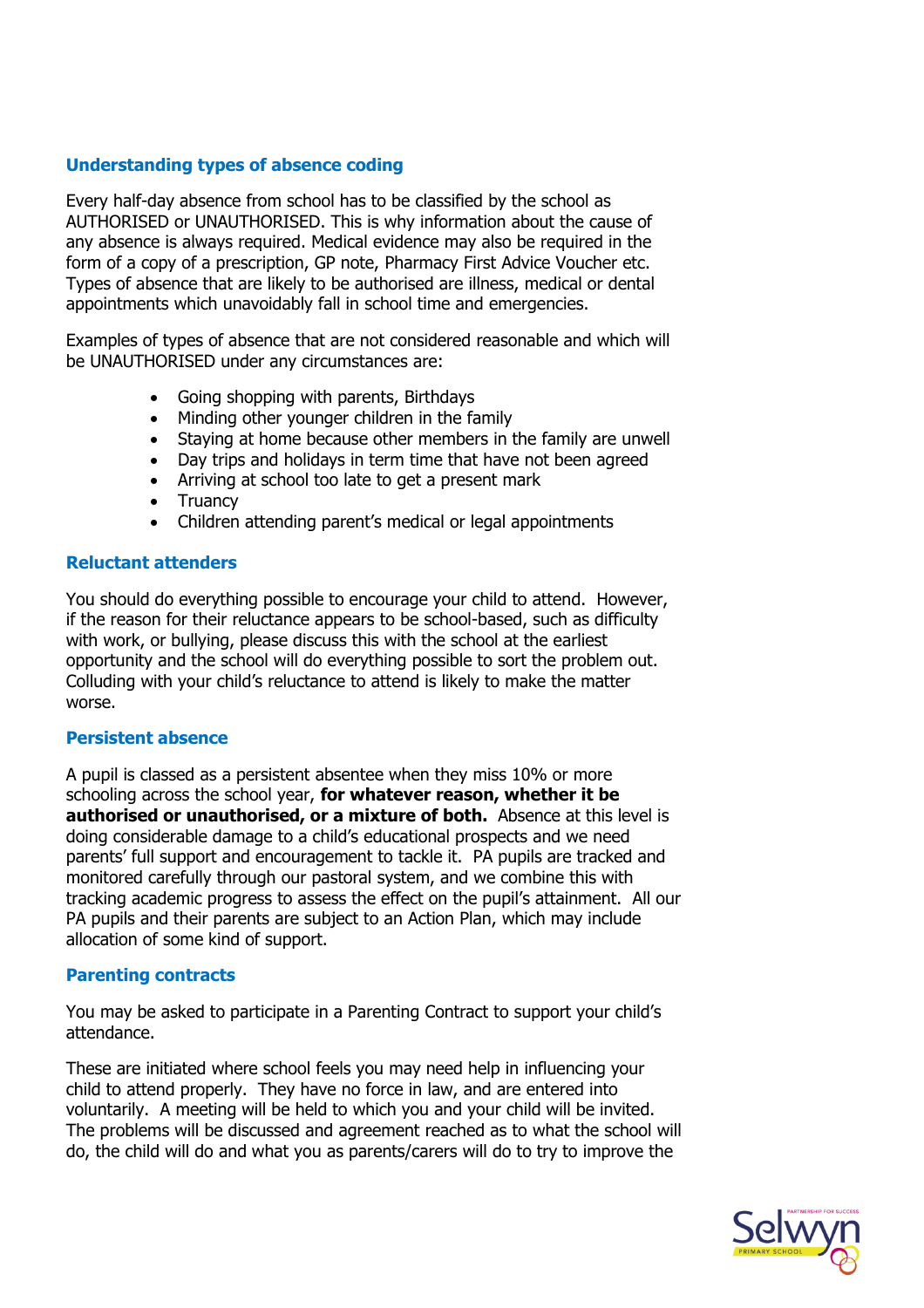situation. You may be offered some form of support such as counselling or parenting classes to assist you in setting boundaries and enforcing expectations of your child.

## **Reporting your child's absence**

If your child is absent you must:

- Contact the school as early as possible on the first day of absence, either by telephone or in person, and
- Send a note/evidence in on the first day they return with an explanation of the absence

## **Applications for leave of absence in term time**

This school's policy is not to authorise holidays during term time. Any applications for leave in term time must be made in writing to the Executive Head teacher. There is no automatic right to term time leave of absence, and your request is likely to be declined except in the most exceptional circumstances. Each application will be considered on its own merit, and the attendance record(s) of the child/ren concerned will be taken into account when making a decision.

## **Penalty notices**

Penalty Notices can now be issued for a range of attendance-related offences, including unauthorised term-time holidays, poor attendance and poor punctuality, a child coming to the attention of the police in school time, or located twice or more in truancy sweeps in 6 months. Further details are available on [www.newham.gov.uk/schools/Attendance.](http://www.newham.gov.uk/schools/Attendance)

## **Your contact details**

Please make sure that the contact details you have given to the school are kept up to date, so that in the event of an accident, emergency or any other need to contact you we have the correct details.